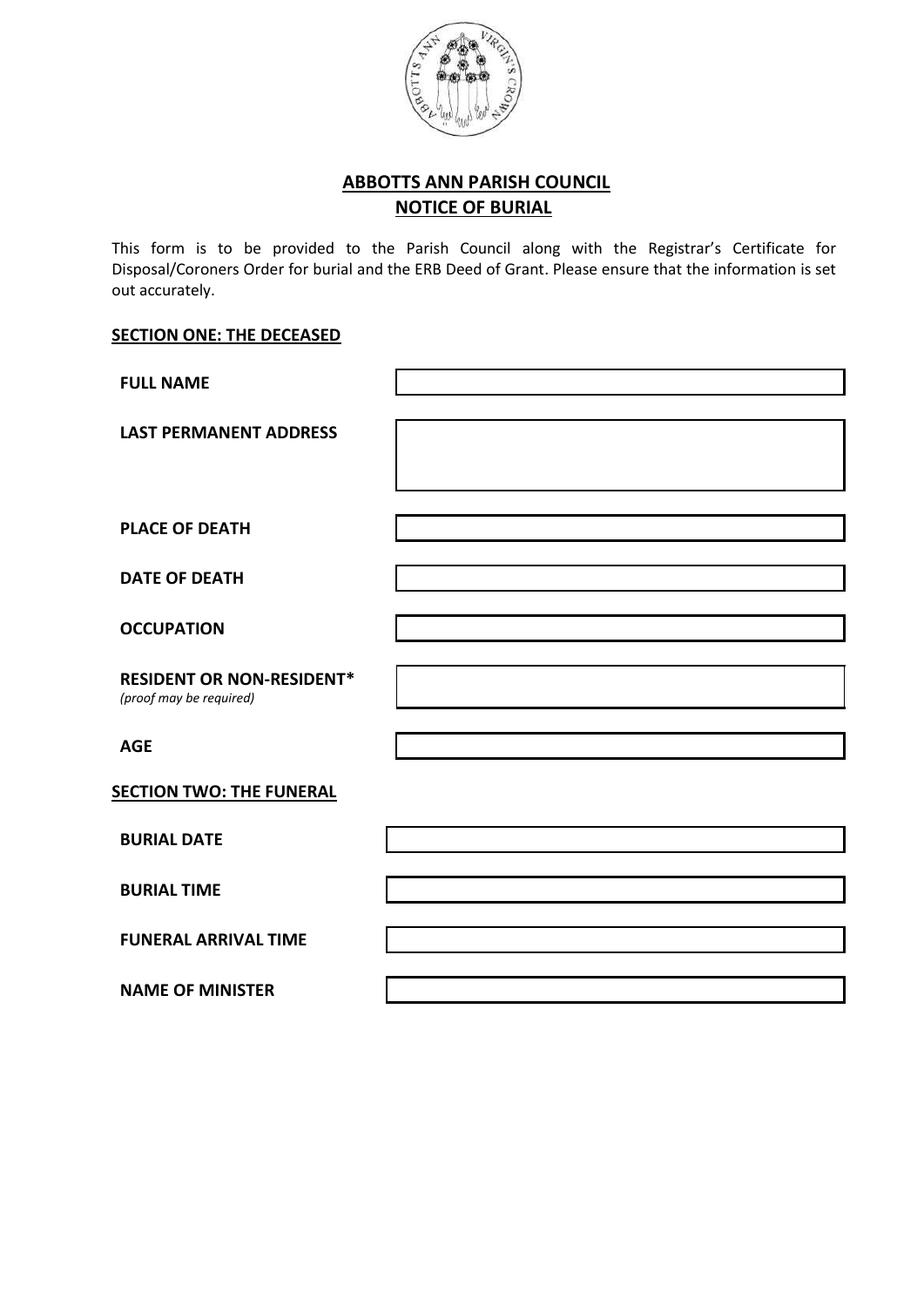

## **SECTION THREE: THE INTERMENT**

| <b>TYPE OF BURIAL PLOT</b>                | New Burial Plot (without<br>purchased ERB)       |                     | <b>Complete Form Application</b><br>to purchase ERB |  |
|-------------------------------------------|--------------------------------------------------|---------------------|-----------------------------------------------------|--|
|                                           | <b>Empty Burial Plot (with</b><br>purchased ERB) |                     | Complete section 5 and<br>provide ERB Deed of Grant |  |
|                                           | Burial Plot to be<br>reopened                    |                     | Complete section 5 and<br>provide ERB Deed of Grant |  |
| <b>TYPE OF BURIAL</b>                     |                                                  | Coffin              |                                                     |  |
|                                           |                                                  | Casket              |                                                     |  |
|                                           |                                                  | <b>Ashes Casket</b> |                                                     |  |
| <b>SECTION FOUR: THE FUNERAL DIRECTOR</b> |                                                  |                     |                                                     |  |
| <b>NAME OF FUNERAL DIRECTOR</b>           |                                                  |                     |                                                     |  |
| <b>COMPANY</b>                            |                                                  |                     |                                                     |  |
| <b>ADDRESS</b>                            |                                                  |                     |                                                     |  |
| <b>TELEPHONE NUMBER</b>                   |                                                  |                     |                                                     |  |
| <b>SIGNATURE AND DATE</b>                 |                                                  |                     |                                                     |  |